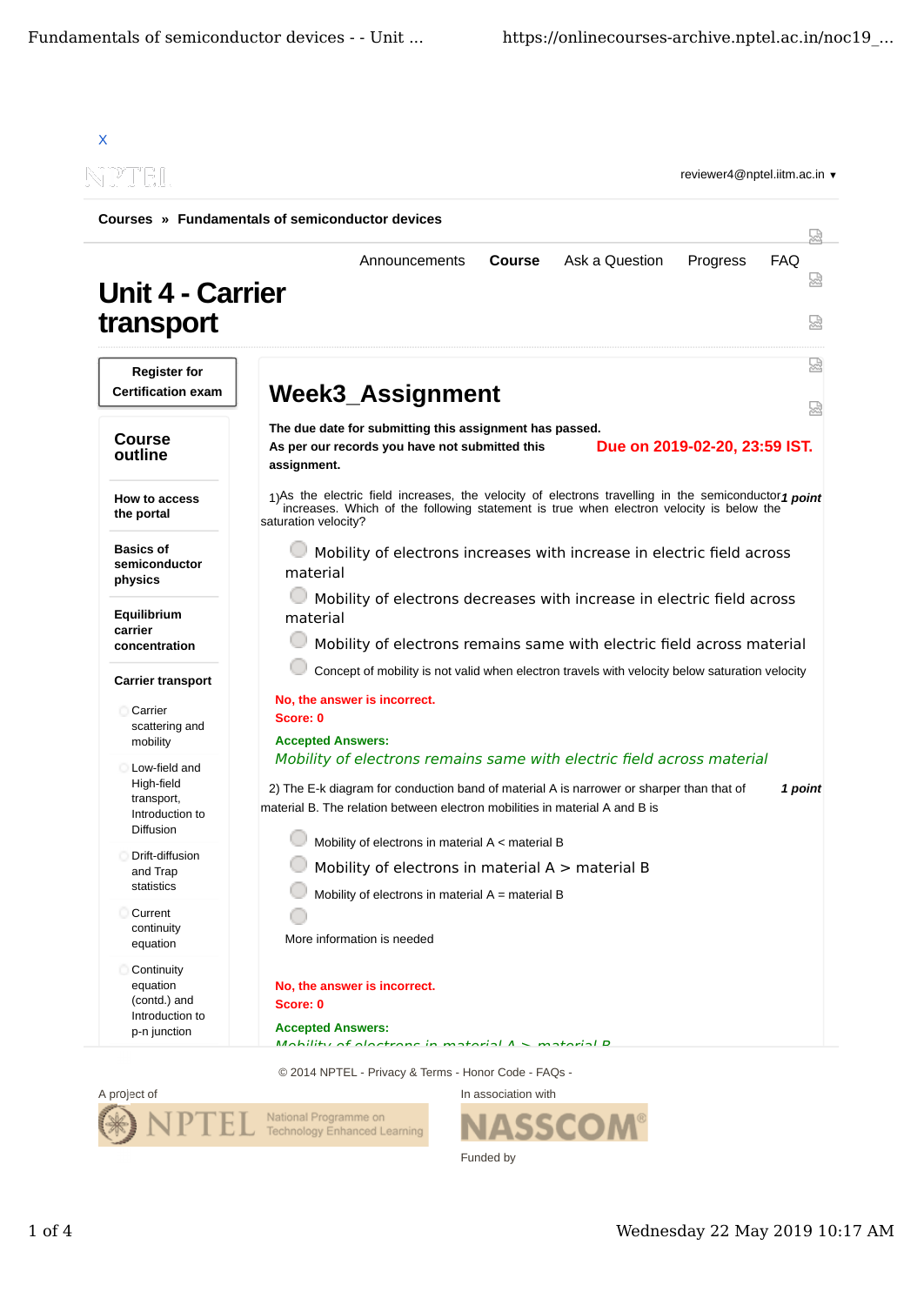| p-n junction                                                                                     | Increases, increases<br>ce De                                                                                                                                                                                                                                                                                                                                                       |  |  |
|--------------------------------------------------------------------------------------------------|-------------------------------------------------------------------------------------------------------------------------------------------------------------------------------------------------------------------------------------------------------------------------------------------------------------------------------------------------------------------------------------|--|--|
| <b>Applications of</b><br>p-n junctions<br>and details of<br>metal-<br>semiconductor<br>junction | No, the answer is incorrect.<br>Score: 0<br><b>Accepted Answers:</b><br>Increases, decreases<br>4) If the total mobility of electrons in a semiconductor material is 2000 $\text{cm}^2/\text{V}$ .s and the 1 point                                                                                                                                                                 |  |  |
| <b>Bipolar Junction</b><br><b>Transistor</b>                                                     | ionized impurity limited mobility is 10000 CM <sup>2</sup> /V.s, then phonon limited mobility is<br>썮<br>500 cm <sup>2</sup> /V.s                                                                                                                                                                                                                                                   |  |  |
| <b>Metal Oxide</b><br>Semiconductor<br>Capacitor                                                 | 요<br>5000 cm <sup>2</sup> /V.s<br>6000 cm <sup>2</sup> /V.s<br>얺<br>2500 cm <sup>2</sup> /V.s                                                                                                                                                                                                                                                                                       |  |  |
| <b>MOSFET</b>                                                                                    | 요<br>No, the answer is incorrect.                                                                                                                                                                                                                                                                                                                                                   |  |  |
| <b>Interaction</b><br>session                                                                    | Score: 0<br>덣<br><b>Accepted Answers:</b><br>2500 CM <sup>2</sup> /V.s                                                                                                                                                                                                                                                                                                              |  |  |
| <b>DOWNLOAD</b><br><b>VIDEO</b>                                                                  | 5) Calculate the mean scattering time of an electron having mobility of 3000 CM <sup>2</sup> /V.s at 300<br>1 point<br>K. Assume effective mass as mn=0.3*m0.                                                                                                                                                                                                                       |  |  |
| <b>Text Transcripts</b>                                                                          | 15 <sub>s</sub>                                                                                                                                                                                                                                                                                                                                                                     |  |  |
| Compound<br><b>Semiconductors</b>                                                                | 10 <sub>ms</sub><br>$0.5$ ps                                                                                                                                                                                                                                                                                                                                                        |  |  |
| Opto-electronic<br>devices: Solar<br>cells and photo-<br>detectors                               | 1 <sub>us</sub><br>No, the answer is incorrect.<br>Score: 0<br><b>Accepted Answers:</b><br>$0.5$ $ps$<br>6) In an n-type semiconductor, electron concentration varies linearly<br>1 point<br>from 5 x $10^{19}$ to 2 x $10^{16}$ cm <sup>-3</sup> over 1 cm. Calculate the diffusion current                                                                                        |  |  |
| Opto-electronic<br>devices: Light<br><b>Emitting Diodes</b><br>(LED)                             |                                                                                                                                                                                                                                                                                                                                                                                     |  |  |
| <b>Applications of</b><br>transistors and<br>basics of<br>microelectronic<br>fabrication         | density at 300 K? Assume $D_n = 30$ cm <sup>2</sup> /s.<br>$240 \ \text{A/cm}^2$<br>$1$ A/cm <sup>2</sup><br>24 A/cm <sup>2</sup><br>10 A/cm <sup>2</sup>                                                                                                                                                                                                                           |  |  |
|                                                                                                  | No, the answer is incorrect.<br>Score: 0<br><b>Accepted Answers:</b><br>240 A/cm <sup>2</sup>                                                                                                                                                                                                                                                                                       |  |  |
|                                                                                                  | 7) Minority carriers are injected at one end of an n-type semiconductor and electric field of 70 1 point<br>V/cm is applied across it, which moves the carriers by 5 cm in 300 µs. Calculate the diffusion constant<br>of the minority carriers at 300 K<br>100.4 cm <sup>2</sup> /s<br>72.5 cm <sup>2</sup> /s<br>$6.2$ cm $2/s$<br>$0.4$ cm $2/s$<br>No, the answer is incorrect. |  |  |
|                                                                                                  | Score: 0                                                                                                                                                                                                                                                                                                                                                                            |  |  |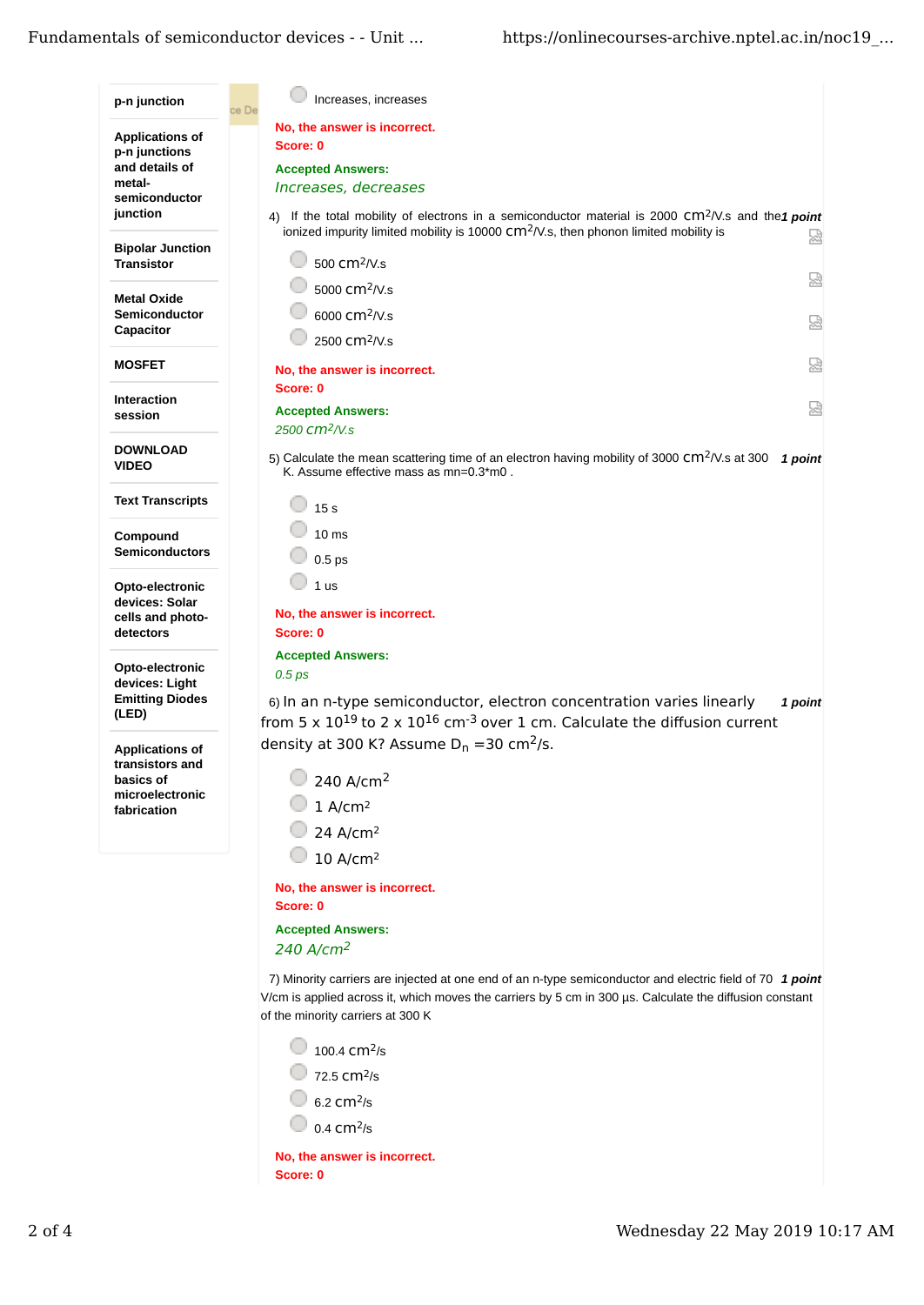| <b>Accepted Answers:</b><br>6.2 $cm2/s$                                                                                                                                                                                                                            |     |           |
|--------------------------------------------------------------------------------------------------------------------------------------------------------------------------------------------------------------------------------------------------------------------|-----|-----------|
| 8) A semiconductor with $pn0 = 10^{16}$ cm <sup>-3</sup> is illuminated with light and<br>$10^{12}$ CM $^{-3}$ electron-hole pairs are generated every 3 us. Find the minority carrier concentration.<br>Assume Tn = Tp = 1 us and ni = $10^{10}$ Cm <sup>-3</sup> |     | 1 point   |
| $10^{10}$ cm <sup>-3</sup>                                                                                                                                                                                                                                         |     |           |
| $\bigcirc$ 10 <sup>16</sup> cm <sup>-3</sup>                                                                                                                                                                                                                       |     | 曷         |
| 2 x 10 <sup>20</sup> cm <sup>-3</sup>                                                                                                                                                                                                                              |     |           |
| $\bigcirc$ 3X10 <sup>11</sup> cm <sup>-3</sup>                                                                                                                                                                                                                     |     | 덣         |
| No, the answer is incorrect.<br>Score: 0                                                                                                                                                                                                                           |     | Ы         |
| <b>Accepted Answers:</b>                                                                                                                                                                                                                                           |     | 恳         |
| 3X10 <sup>11</sup> cm-3                                                                                                                                                                                                                                            |     |           |
| 9) What is the charge state of an occupied donor (i.e. donor atom occupied by electron)?                                                                                                                                                                           |     | $1$ point |
| Negative                                                                                                                                                                                                                                                           |     |           |
| Positive                                                                                                                                                                                                                                                           |     |           |
| Neutral                                                                                                                                                                                                                                                            |     |           |
| None of the above                                                                                                                                                                                                                                                  |     |           |
| No, the answer is incorrect.<br>Score: 0                                                                                                                                                                                                                           |     |           |
| <b>Accepted Answers:</b><br><b>Neutral</b>                                                                                                                                                                                                                         |     |           |
| 10) What is the charge state of an unoccupied acceptor (i.e. acceptor atom not occupied by<br>electron)?                                                                                                                                                           |     | 1 point   |
| Positive                                                                                                                                                                                                                                                           |     |           |
| Negative                                                                                                                                                                                                                                                           |     |           |
| Neutral                                                                                                                                                                                                                                                            |     |           |
| None of the above                                                                                                                                                                                                                                                  |     |           |
| No, the answer is incorrect.<br>Score: 0                                                                                                                                                                                                                           |     |           |
| <b>Accepted Answers:</b><br><b>Neutral</b>                                                                                                                                                                                                                         |     |           |
| Previous Page                                                                                                                                                                                                                                                      | End |           |